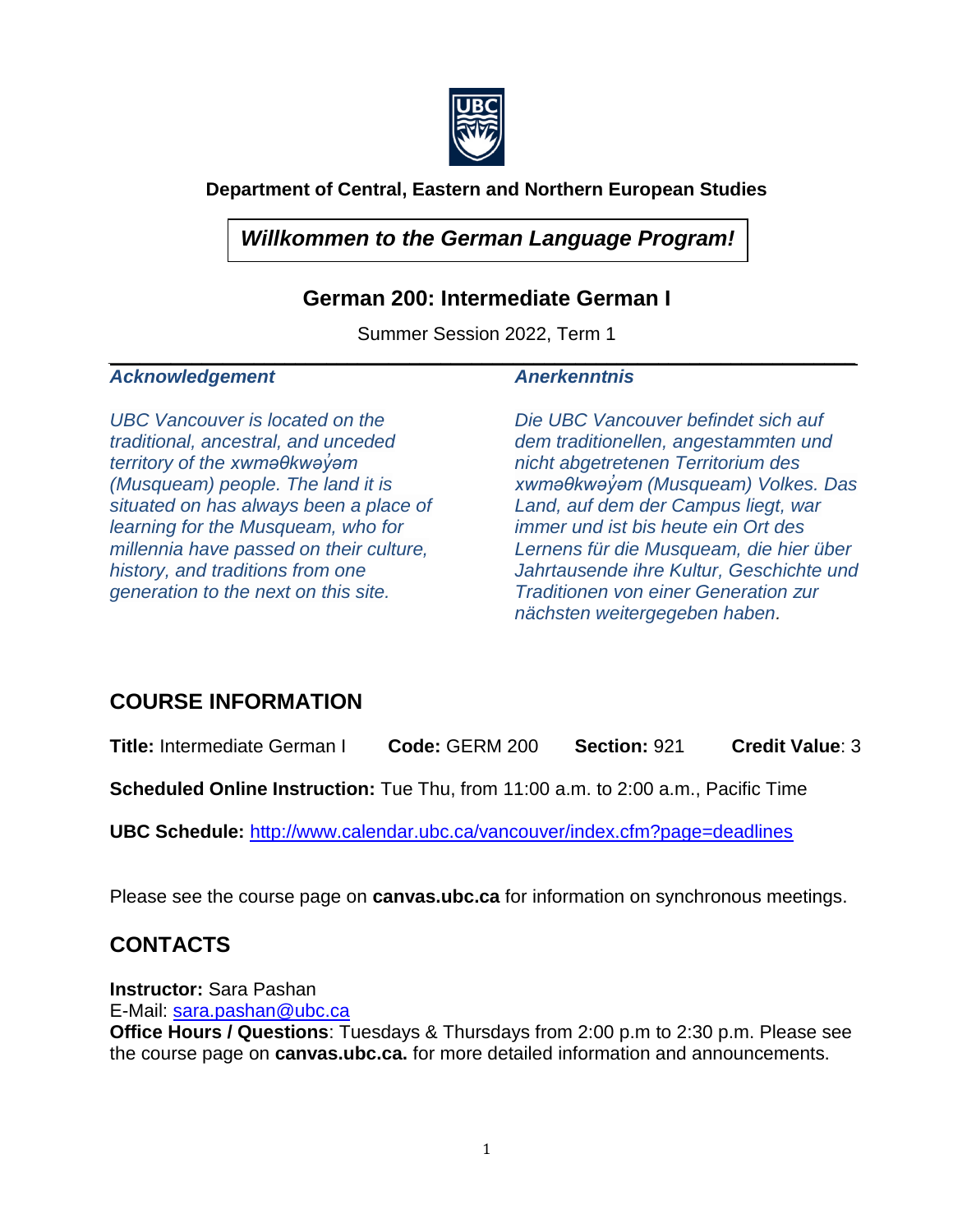**Coordinator of German 200:**  Florian Faller E-Mail: [falf@mail.ubc.ca](mailto:falf@mail.ubc.ca)

## **HOW TO DO WELL IN THIS COURSE AND WITH ONLINE-LEARNING**

- Keep your work up to date.
- Participate as much as you can. You take this course online, but together with other students and you are part of a learning community!
- Don't be shy about asking questions.
- Communicate with your classmates and support each other.
- Here are some additional tips: <https://keeplearning.ubc.ca/> <https://learningcommons.ubc.ca/resource-guides/online-learners/>

## **LEARNING OBJECTIVES**

Upon completion of this course you will be able to:

- ➢ speak and write German about such topics as vacation, travel, means of transportation, technology, personal well-being and health;
- ➢ understand spoken German in audio documents and videos as well as written German, at the intermediate level;
- $\triangleright$  identify and debate significant cultural differences;
- ➢ enhance your understanding of your own cultural background;
- $\triangleright$  enhance your ability to manage ambiguity and uncertainty;
- ➢ apply a variety of learning strategies to succeed in language learning.
- $\triangleright$  continue studying at the Intermediate German II level (German 210).

Learning German and gaining an understanding of German-speaking cultures will expose you to modes of thought and expression outside your own language and culture. It will improve your knowledge of your native language and culture and expand your understanding of the interrelation of language, thought, and culture. It will also prepare you for further studies of German or other languages.

## **PREREQUISITES**

**German 110, or equivalent proficiency in German:** German 200 is intended for students who have successfully completed German 110, or who have an equivalent level of proficiency in German. Students who have some knowledge of German but do not have formal accreditation, are required to take a computerized assessment of their proficiency. Please send an e-mail to Angelika Struch at angelika@mail.ubc.ca for information on how to complete the assessment.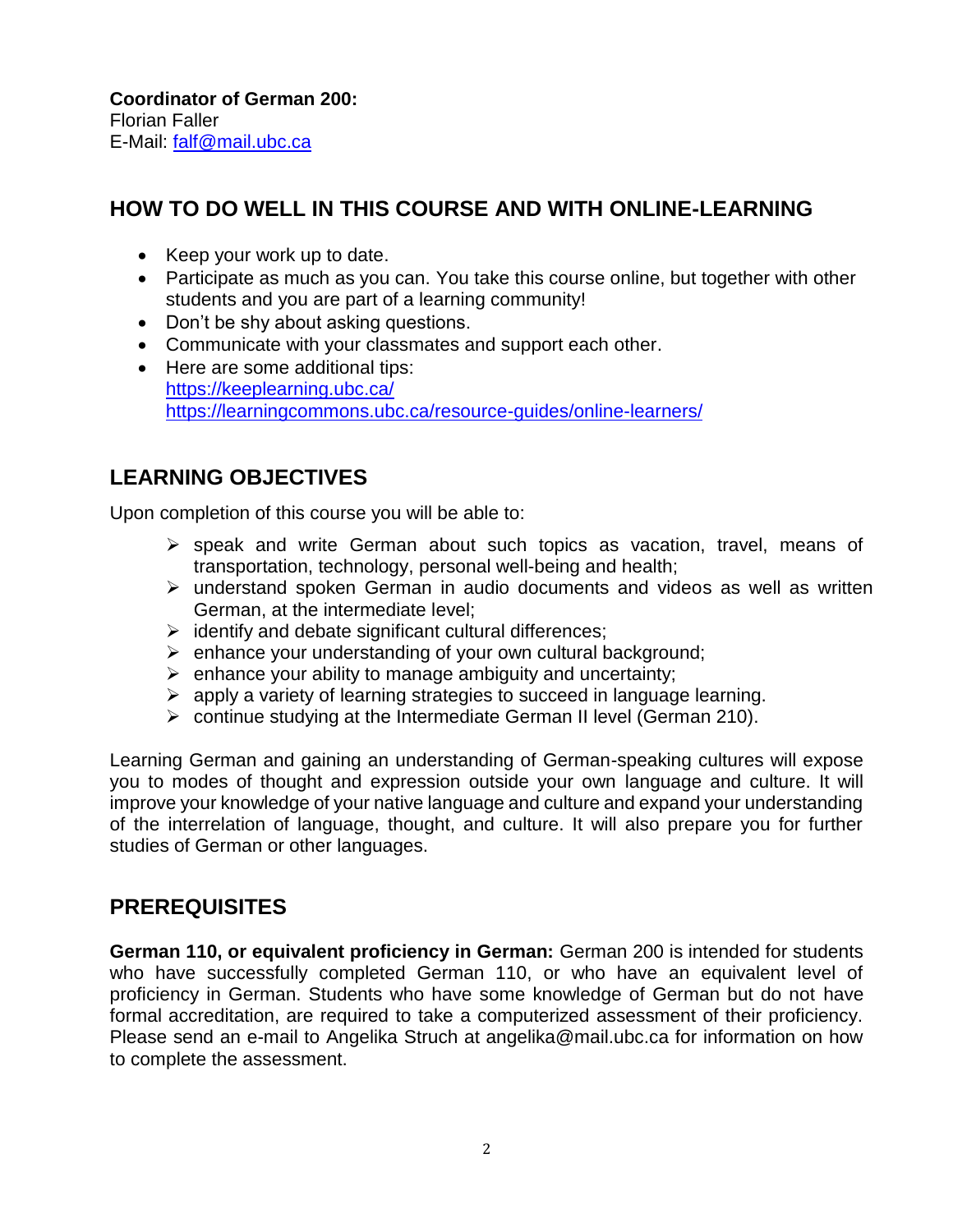# **COURSE STRUCTURE**

This course focuses on the formal acquisition of the German language. It is designed to advance and expand upon basic linguistic skills through integrated and interactive practice in reading, writing, listening and speaking. The Program also promotes intercultural learning and the development of an international awareness.

Instruction in German 200 will be provided through a combination of synchronous and asynchronous approaches to learning. Students are expected to attend regularly scheduled meetings online, at which they will interact with the instructor and other classmates at the same time (synchronous approach). Most synchronous instruction will integrate a combination of lecture, question and answer sessions, whole-class participation, small group activities, partner work and individual work. Learning success will depend on student participation in these synchronous learning activities.

Learning success will also be determined by the quality of work completed independently (asynchronous approach). This includes exercises and tasks completed and submitted through *Supersite,* the online platform integrated with the course materials, as well as work that is assigned to be submitted directly to the instructor. Learning a foreign language requires sustained engagement with the material to be learned. German 200 emphasizes the responsibility of students for their own learning; therefore, you will be expected to engage in asynchronous learning of German every day.

Your instructor will determine the platform to be used for instructional meetings and will advise you on making yourself available to meet virtually. For most of your other online course interaction, you will be using *Canvas*, UBC's online learning management platform. It will be used by your instructor to facilitate regular online communication and for such other varied purposes as accessing course material, initiating discussions and undertaking quizzes and exams.

To log in to *Canvas* and learn more about the role of this online platform for your learning at UBC visit: [https://students.canvas.ubc.ca](https://students.canvas.ubc.ca/)

## **LEARNING MATERIALS**

*SAG MAL. An Introduction to German Language and Culture.* **3 rd Student Edition**, Authors: Christine Anton, Tobias Barske Student Package with Online Access Code to *Supersite Plus* (*SSPlus*) and Web Student Activities Manual (*wSAM*)

The materials are available through The UBC Bookstore in **an exclusively digital format or with the textbook printed as loose-leaf pages**. Both the digital and loose-leaf formats include either a **6-month or a 36-month access code** to *Supersite*, the online platform integrated with the *Sag mal* materials. The German Language Program uses the *Sag mal* instructional materials through four course levels of study: German 100, 110, 200 and 210 inclusive.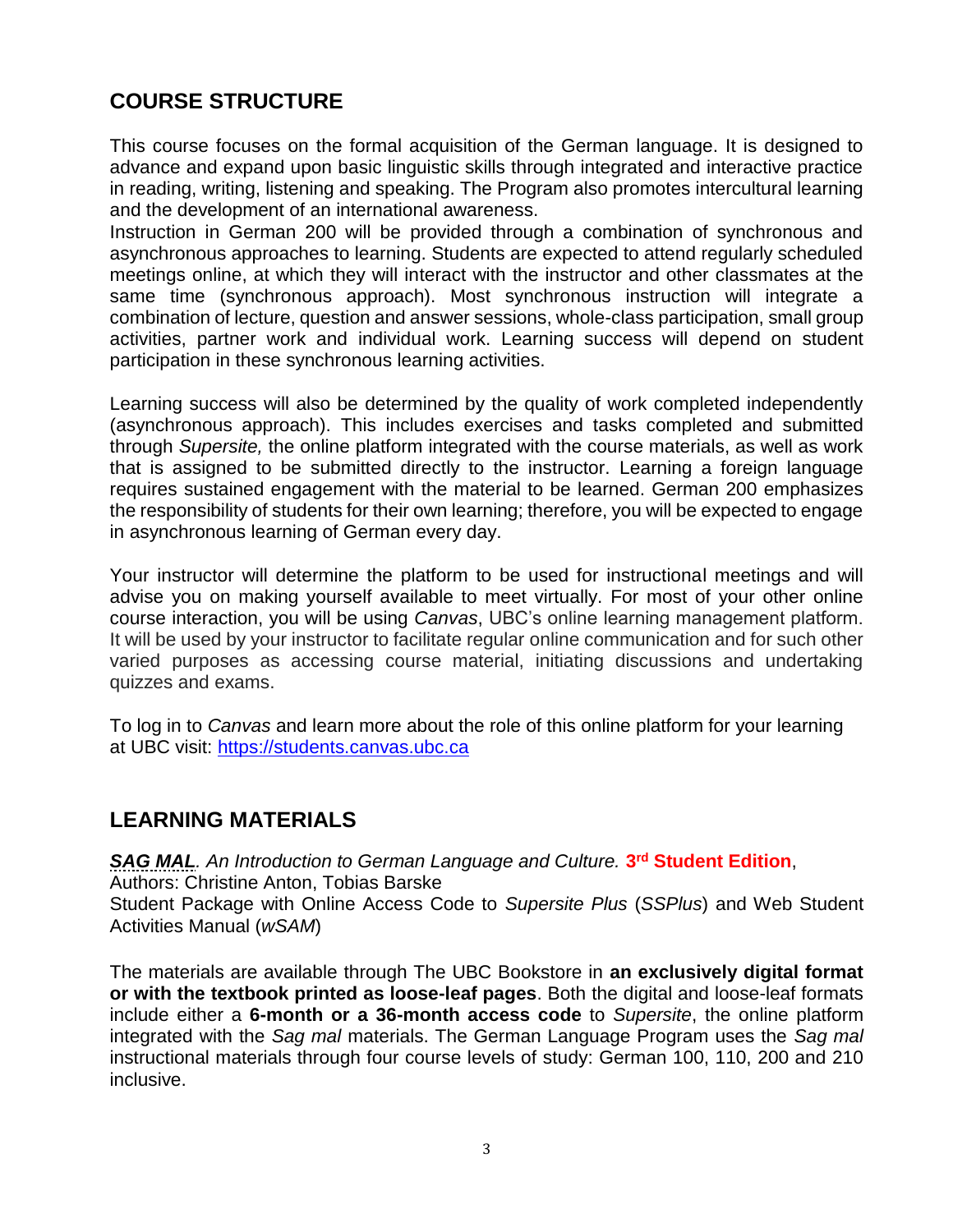Please refer to the document *"Course Materials and Technical Equipment", before you decide which option works best for you.* This information will be made available to you by your instructor and provides a comprehensive delineation of the instructional packages and purchase options available to students in order to acquire their materials.

# **TECHNICAL EQUIPMENT**

The following technical equipment is required for all students of German 200:

- 1. A reliable computer with microphone, webcam and stable internet access
- 2. Browser: If you have issues with your browser, try Google Chrome.
- 3. A space suitable for learning and study. An environment free of disturbances and distractions is essential.

Students will need a computer that has video and audio capacity; for instance, the capacity to view and download documents and presentations, including power point presentations. For most activities, students will be permitted to leave their cameras off. The exception are those instances where the student(s) must be seen, in order to meet a pedagogical outcome.

All questions and problems regarding technical equipment should be directed to the Learning Technology Hub: [It.hub@ubc.ca.](mailto:It.hub@ubc.ca) If you encounter technical issues while using *Canvas*, please contact the UBC Information Technology Service Centre for assistance, using their [online form](http://web.it.ubc.ca/forms/isf/) .

## **ASSESSMENT OF LEARNING**

#### **GRADE BREAKDOWN**

| <b>Participation and Preparation</b>                      | 15%        |
|-----------------------------------------------------------|------------|
| <b>Instructor Activities: Vocab Quizzes &amp; Writing</b> | 5%         |
| <b>Supersite Assignments</b>                              | 10%        |
| <b>Oral Proficiency Assessment</b>                        | 10%        |
| <b>Listening Comprehension Assessments</b>                | 10%        |
| <b>Midterm Test</b>                                       | <b>20%</b> |
| <b>Final Examination</b>                                  | 30%        |

### **Participation and Preparation (15%)**

Regular attendance at all classes and active participation in all class activities is fundamental to language learning success. Students come prepared for class by completing the work assigned by their instructor. This includes activities and tasks submitted online through the *Supersite* course component. It also includes any work assigned by the instructor. The grade allocation for this component is at the discretion of the instructor.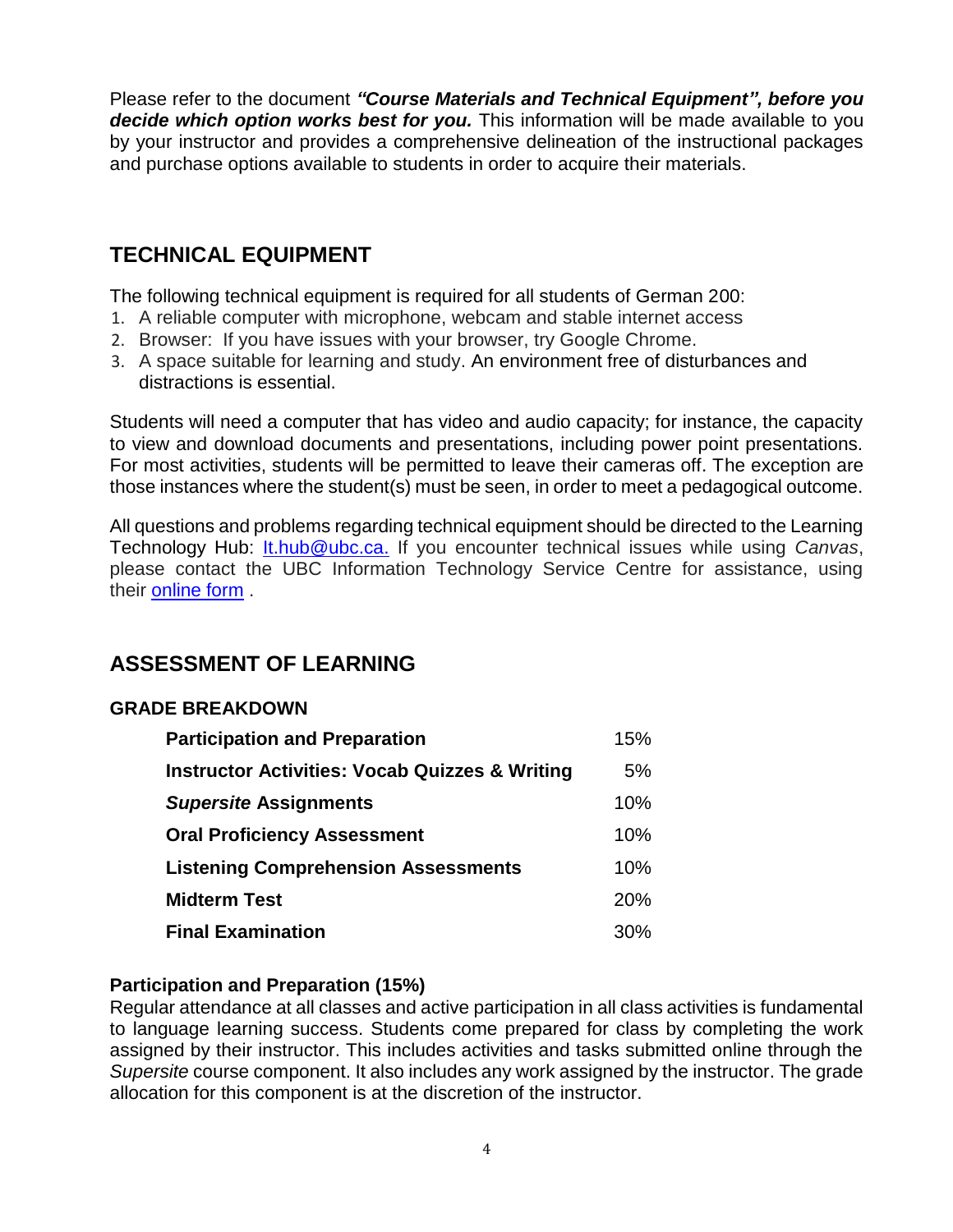#### **Instructor Activities (5%)**

Instructors will undertake a variety of learning activities to advance student proficiency in the linguistic skills of reading, writing, listening and speaking and to promote cultural knowledge and learning enjoyment. The selection, marking parameters and grade allocation for these learning activities are at the discretion of the instructor.

#### *Supersite* **Assignments (10%)**

The *Sag mal* instructional materials are fully integrated with an online platform called *Supersite.* Most of the online activities completed through *Supersite* are auto-graded and designed to promote lexical, structural and cultural knowledge. The selection of assignments and grade allocation for this component are at the discretion of the instructor.

#### **Oral Proficiency Assessment (10%)**

Speaking proficiency in German will be evaluated through an oral assessment. The assessment may take various forms; for example, a skit with a fellow classmate, an oral presentation, or an interview. Your instructor will determine the format of the assessment and the date for the evaluation.

#### **Listening Assessments (10%)**

Your listening comprehension in German will be evaluated in three Listening Assessments, one for each chapter of the *Sag mal* materials: Kapitel 7, 8 and 9. The first and second evaluations each constitute 3% of the final grade and the third evaluation constitutes 4% of the final grade. Each evaluation will be delivered in the **format of a timed** *Canvas Quiz*. The time allotted to the completion of an assessment can range from five to ten minutes, but it will be accessible for a total period of 24 hours to accommodate students residing in a different time zone.

**The Midterm Test (20%)** will focus on the material in *Kapitel 7 and 8* of the *Sag mal* textbook and will be delivered in the **format of a timed** *Canvas Quiz*. The time allotted to the writing of the test is 60 minutes, but it will be accessible for a total period of 24 hours to accommodate students residing in a different time zone.

The **Final Examination (30%)** will cover all course material and will be delivered in the format of a timed *Canvas Quiz*. The time allotted to the writing of the exam is 2 hours, but it will be accessible for a total period of 24 hours to accommodate students currently residing in a different time zone. **In order to pass the course, students must achieve a minimum grade of 45% on the final examination.**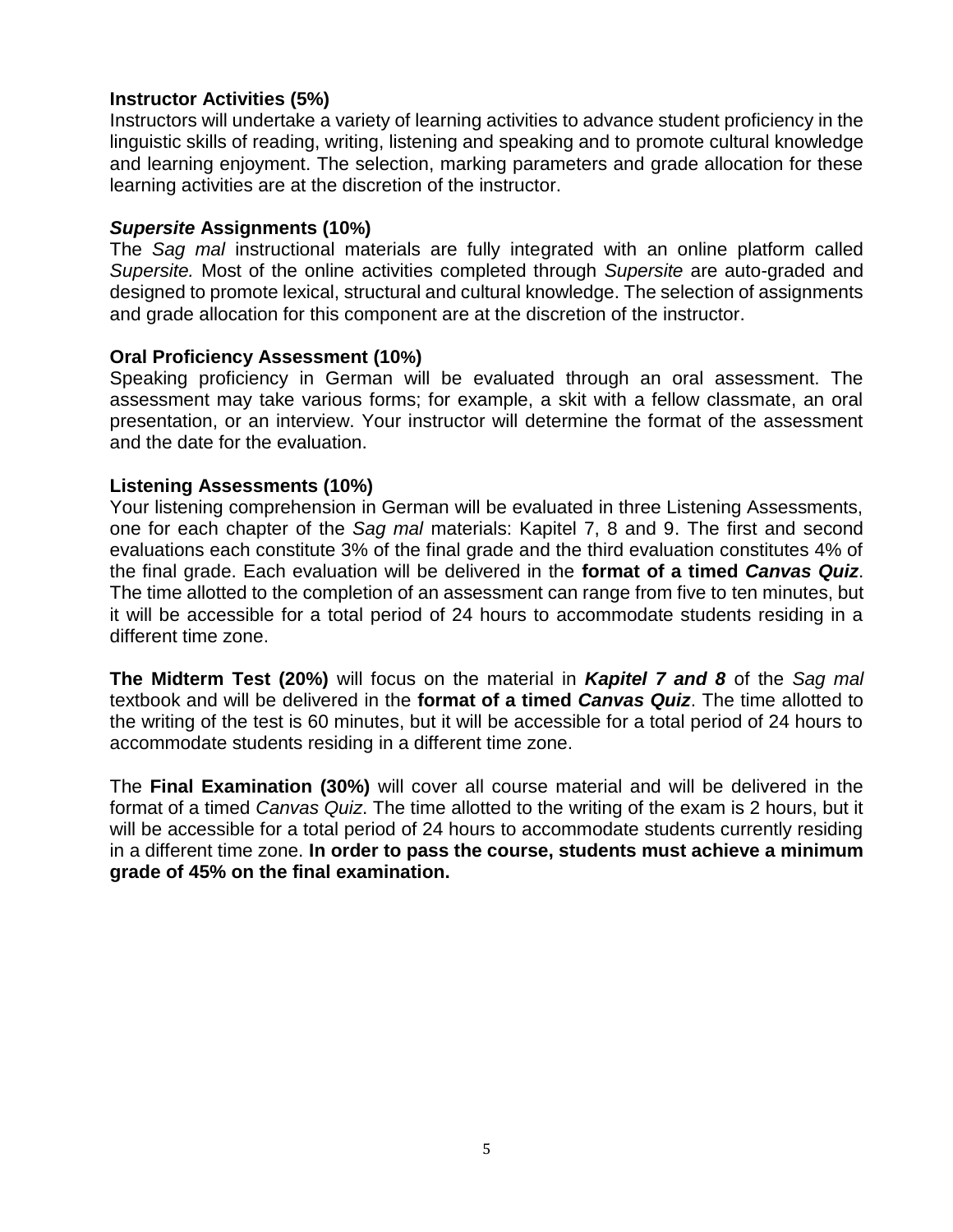### **C O U R S E S C H E D U L E**

| <b>Week</b>       | <b>Sag mal</b>                   | <b>Tests/Assessments</b>                                         |
|-------------------|----------------------------------|------------------------------------------------------------------|
| Tuesday, May 17   | <b>Kapitel 7</b>                 |                                                                  |
| Thursday, May 19  | <b>Kapitel 7</b>                 |                                                                  |
| Tuesday, May 24   | <b>Kapitel 7</b>                 |                                                                  |
| Thursday, May 26  | <b>Kapitel 8</b>                 | <b>Listening Assessment 1</b>                                    |
| Tuesday, May 31   | <b>Kapitel 8</b>                 |                                                                  |
| Thursday, June 2  | <b>Kapitel 8</b>                 |                                                                  |
| Tuesday, June 7   | Kapitel 8/9                      | <b>Midterm Test (June 7/8)</b>                                   |
| Thursday, June 9  | <b>Kapitel 9</b>                 | <b>Listening Assessment 2</b>                                    |
| Tuesday, June 14  | <b>Kapitel 9</b>                 |                                                                  |
| Thursday, June 16 | <b>Kapitel 9</b>                 |                                                                  |
| Tuesday, June 21  | <b>Assessments / Final Class</b> | <b>Listening Assessment 3</b><br><b>Oral Assessment</b>          |
| June $26 - 30$    | <b>Formal Examination Period</b> | <b>Final Examination: Date set</b><br>by UBC Scheduling Services |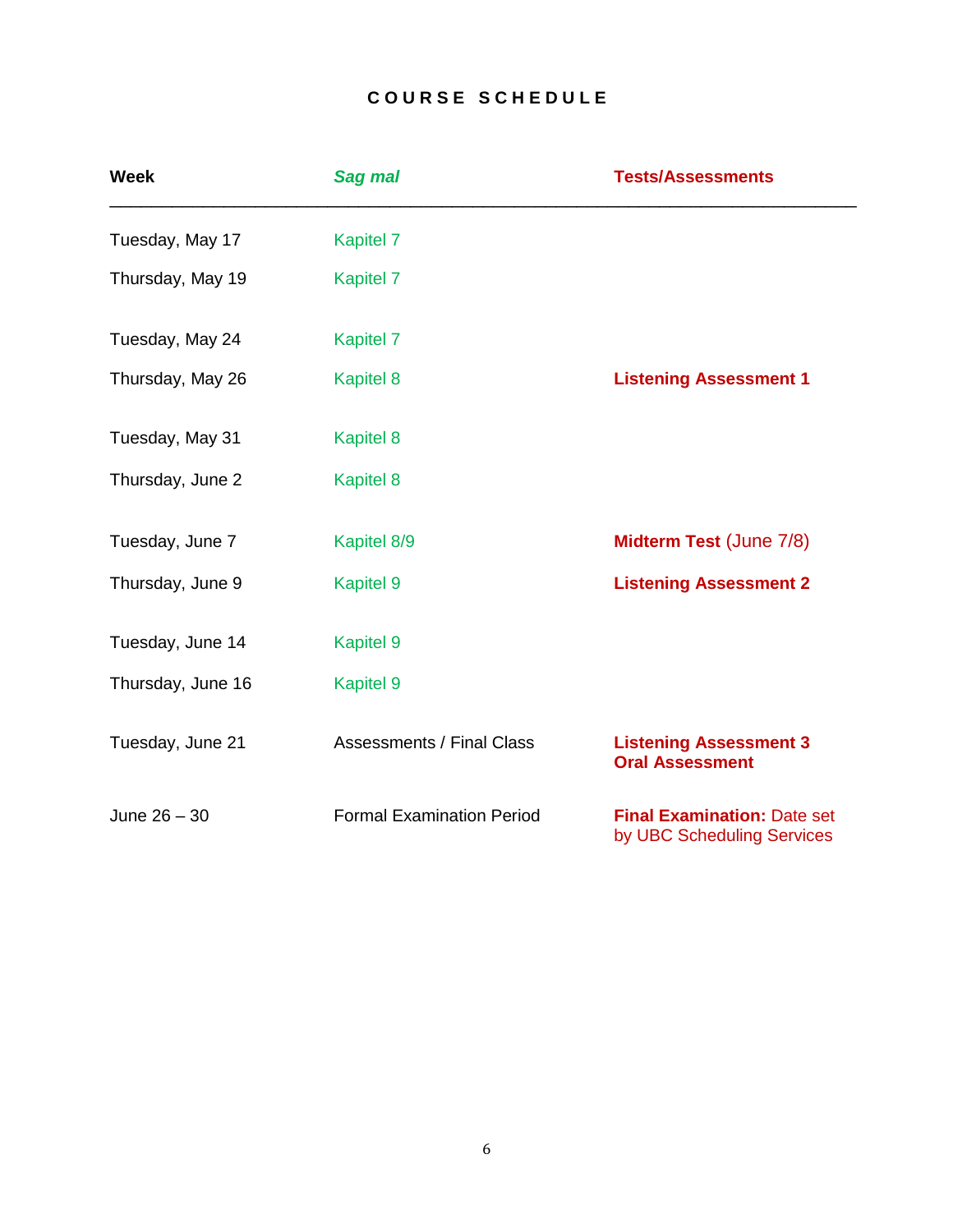#### **Assessment Content and Format**

#### **Before the Midterm Test, the Listening Assessments and the Final Exam, students will receive detailed information about content and format.**

The content of the tests and final exam is consistent with the instructional content of the course materials. The format of the midterm test and the final exam will be divided into units that assess the linguistic proficiencies of reading and writing, as well as the formal structures of the language and lexical knowledge. Speaking proficiency is assessed separately.

Listening proficiency in a variety of speech acts will be assessed through authentic audio recordings. Tasks to assess comprehension may include but are not limited to providing a "*Ja*" or "*Nein*" response to questions about what was heard, choosing the correct answer from a selection of possible responses, or filling the gaps in sentences or in a table of information.

Comprehension of the grammatical structures of German will be assessed through tasks and activities appropriate to the structure; e.g. word order may be assessed by re-writing scrambled sentences in the correct word order, using the verbs in their correct form and making case changes, where necessary. Units assessing lexical acquisition are always presented within a coherent and meaningful context and involve discrete recognition activities such as ordering, matching or text completion. Assessment forms primarily involve true/false and multiple-choice questions.

Reading comprehension of a variety of textual genres will be assessed through appropriate comprehension tasks. Assessment tasks may include but are not limited to answering questions about a text, completing a table of information about a text, selecting the correct responses to questions about a text, or putting scrambled information into the correct order.

Writing proficiency will be assessed by requiring that students write in German on topics that have been covered in the instructional materials. They may be asked to write a conversation, an e-mail message, a text or a report. In all instances, the writing topic and genre will enable them to express their individual opinions, perspectives and imagination.

The assignments and examinations should demonstrate learner understanding of the course material, through synthesis and application, i.e. the skilled use of written and spoken German. The grading criteria are consistent with the criteria established by the Faculty of Arts see: <http://www.calendar.ubc.ca/vancouver/index.cfm?tree=3,42,96,0>

#### **Assessment Policies**

In order to successfully complete the requirements for German 200, students must achieve a **total grade of at least 50% for the course** and a **minimum grade of 45%** on the final examination. **Students, who do not achieve a minimum grade of 45% on the final examination, will receive a failing grade for the course.** Rewriting a test or redistributing the grade percentage values as allocated in the Grade Breakdown (p. 5) is not permitted.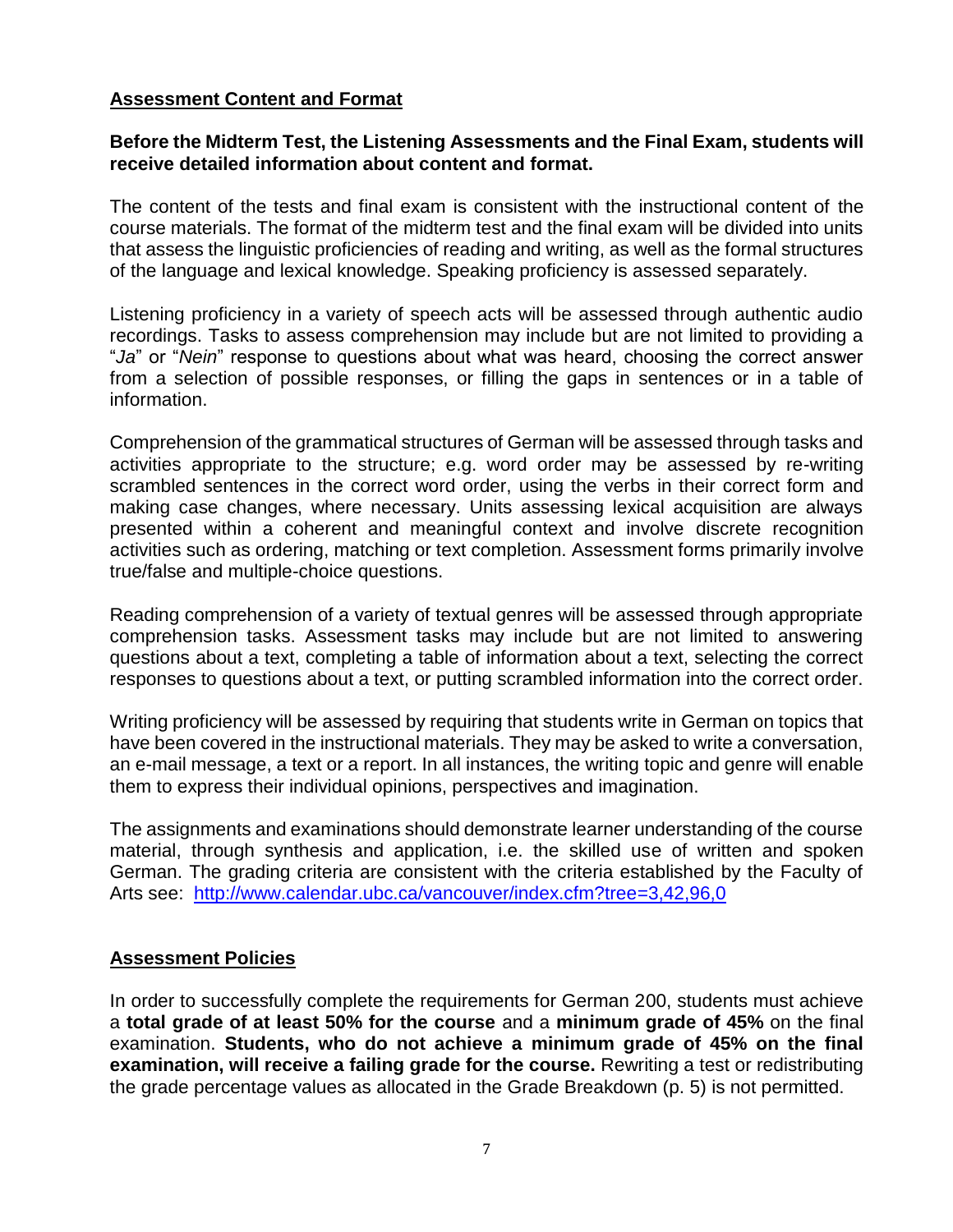In accordance with University regulations, cheating and plagiarism is subject to disciplinary action. Students in the German Language Program must write, correct and/or revise all their assignments independently; that is, with no assistance of any kind from another person. The use of electronic aids and devices is also strictly prohibited; however, students are permitted to consult their *Sag mal* course materials. See: [http://learningcommons.ubc.ca/citing-sources-is-about-more-than-just-following-the](http://learningcommons.ubc.ca/citing-sources-is-about-more-than-just-following-the-rules/)[rules/](http://learningcommons.ubc.ca/citing-sources-is-about-more-than-just-following-the-rules/)

Assignments are to be submitted on the original due date, and tests and exams are to be taken on the day set by either your instructor, the program coordinator or by General Faculties Council. In accordance with UBC policy, students who wish to observe a religious holiday must notify their instructor two weeks in advance of the religious holiday they wish to observe.

If you miss marked coursework for the first time (assignments, assessments, tests, exam) and the course is still in-progress, immediately submit a [Student Self-Declaration](https://students-2016.sites.olt.ubc.ca/files/2019/09/Student-Self-Declaration-Form-1.6-Arts.pdf) to your instructor, so that your in-term concession case can be evaluated. If you are not requesting concession for the first time or if scheduled instruction is over, fill out an Arts Academic Advising's [online academic concession form](https://students.air.arts.ubc.ca/academic-concession-form/) immediately, so that an advisor can evaluate your concession case. If you are a student in a different Faculty, please consult [your](https://students.ubc.ca/enrolment/academic-learning-resources/academic-concessions)  [Faculty's webpage on academic concession](https://students.ubc.ca/enrolment/academic-learning-resources/academic-concessions) and then contact your instructor where appropriate.

# **UNIVERSITY POLICIES**

UBC provides resources to support student learning and to maintain healthy lifestyles but recognizes that sometimes crises arise and so there are additional resources to access including those for survivors of sexual violence. UBC values respect for the person and ideas of all members of the academic community. Harassment and discrimination are not tolerated nor is suppression of academic freedom. UBC provides appropriate accommodation for students with disabilities and for religious observances. UBC values academic honesty and students are expected to acknowledge the ideas generated by others and to uphold the highest academic standards in all of their actions. Details of the policies and how to access support are available on [the UBC Senate website](https://senate.ubc.ca/policies-resources-support-student-success)**.**

Supporting student learning and success is a priority for instructors in the German Language Program. If there is a concern about a student's progress or wellbeing, the instructor reserves the option of submitting an *Early Alert Concern*: [http://earlyalert.ubc.ca](http://earlyalert.ubc.ca/)

### **Academic CODE OF HONOUR**

Academic honesty and integrity are essential principles of the University of British Columbia. All UBC students are expected to behave as honest and responsible members of our academic community and to uphold the highest standards of ethics and academic integrity.

As a student of the German Language Program, you will be required to abide by the principles and policies of the University with respect to academic honesty and integrity, and affirm a pledge to uphold them. See the UBC Calendar entries on ["Academic](http://www.calendar.ubc.ca/Vancouver/index.cfm?tree=3,286,0,0)